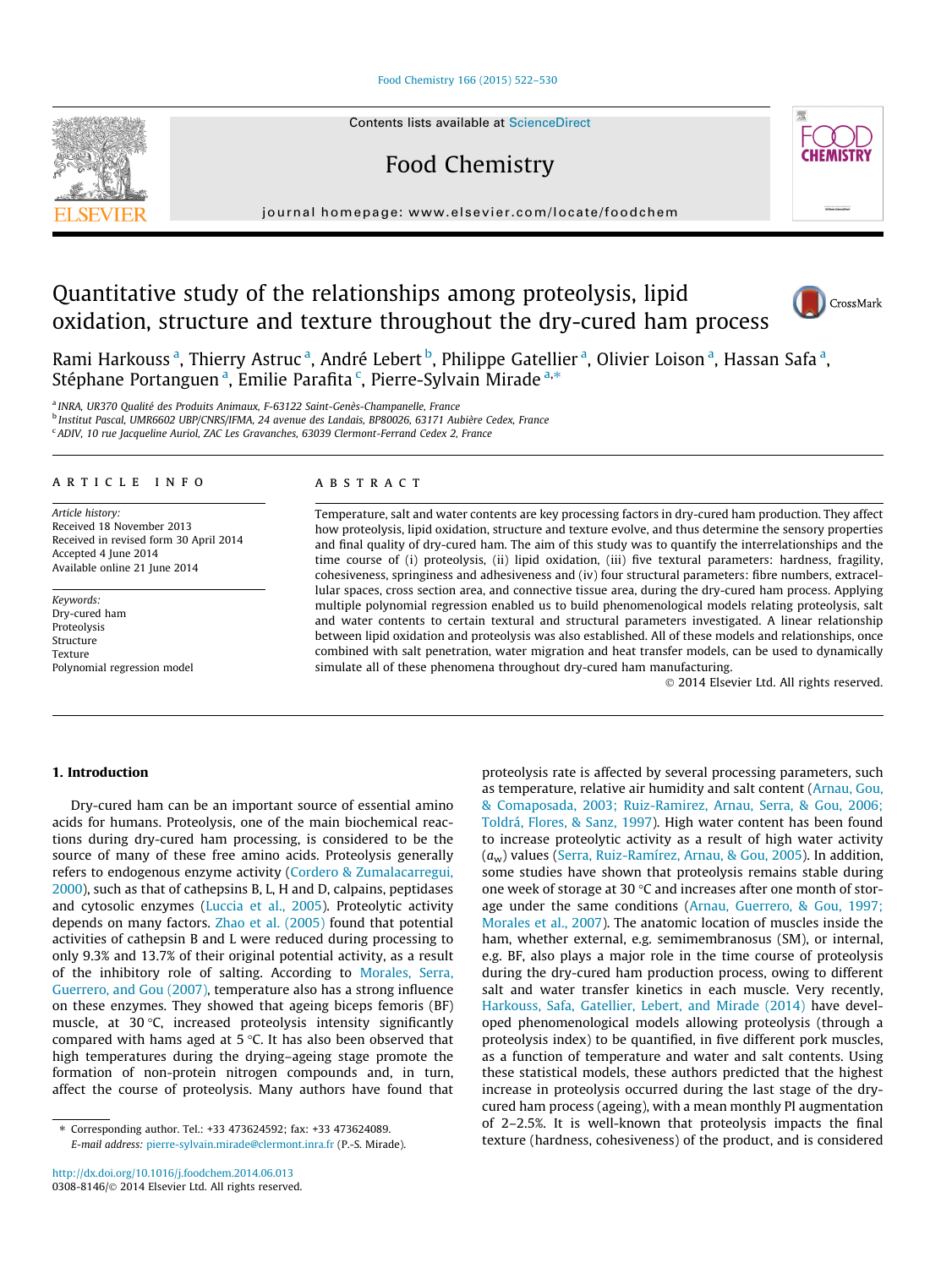as a crucial parameter for obtaining good quality sensory charac-teristics at the end of the process ([Garc](#page-7-0)i[a-Garrido, Quiles-Zafra,](#page-7-0) [Tapiador, & Luque de Castro, 2000; Toldrá, 1998; Zhao et al.,](#page-7-0) [2008](#page-7-0)). Thus, a better understanding and control of proteolysis rates can favour an optimised texture in dry-cured ham.

In parallel, lipid oxidation, which is an important biochemical phenomenon that occurs in foods during processing and storing, strongly affects (negatively, but also positively) their quality and chemical safety ([Jin et al., 2012\)](#page-8-0). Lipid oxidation is also an essential factor and has a positive impact on the development of the typical aroma of dry-cured ham. Many research studies have characterised lipid oxidation in food products or examined the effect of NaCl and temperature on it [\(Aidos, Lourenco, Van der Padt, Luten, & Boom,](#page-7-0) [2002; Jin et al., 2012; Rhee, Smith, & Terrell, 1983](#page-7-0), among others). Indeed, in minced pork muscles, [Rhee et al. \(1983\)](#page-8-0) showed that NaCl inhibited lipid oxidation at concentrations higher than 2%, but promoted it at lower concentrations. [Aidos et al. \(2002\)](#page-7-0) found that elevating temperature could accelerate the degradation of hydroperoxides in crude herring oil. Recently, *Jin et al.* (2012) reported that, even at 4% salt content, lipid oxidation gradually increased in minced pork muscles, but this varied according to the process temperature; in other words, lipid oxidation is strongly affected by both salt content and temperature, and probably by their interaction. [Jin et al. \(2012\)](#page-8-0) confirmed that, as the temperature increased, so the threshold value of NaCl content affecting lipid oxidation in pork muscle progressively decreased.

In general, the sensory quality of dry-cured ham is evaluated through flavour, appearance and texture criteria. Although colour and flavour are highly important for reaching a high final product quality, texture remains a major sensory characteristic to be tested. Texture problems, such as softness, pastiness and crusting, frequently impede slicing and give a mouth-coating sensation, underlining the important role of texture for both retailer and consumer acceptability. Hams are usually classified into four texture types: very pasty, pasty, soft, and normal, each identified by various properties. It has been shown that textural defects are closely related to anomalous proteolysis [\(Virgili, Parolari, Schivazappa,](#page-8-0) [Soresi-Bordini, & Borri, 1995\)](#page-8-0). Studies have shown that nonprotein nitrogen (NPN) values are highest in pasty hams and lowest in soft hams. [Ruiz-Ramirez, Serra, Gou, and Arnau \(2005\)](#page-8-0) observed that high proteolysis rates led to poor cohesiveness and sliceability, as a result of abnormal softness. The role of several process factors (e.g. salt content, temperature) on texture has also been investigated. [Gou, Morales, Serra, Guàrdia, and Arnau \(2008\)](#page-7-0) studied the effect of salt, and observed that, as NaCl content decreased, so texture problems increased; these results were in line with those of [Desmond \(2006\),](#page-7-0) who showed that limiting salt concentration tended to decrease fibre swelling, leading to poor texture. Also, [Sforza et al. \(2001\)](#page-8-0) showed that high temperature in the final ageing period played an important role in lowering ham dryness. These results were confirmed by [Morales, Arnau,](#page-8-0) [Serra, Guerrero, and Gou \(2008\)](#page-8-0), who observed a decreased pastiness in BF with no increased hardness in SM muscle, after one week of storage at 30 °C. Most texture problems in dry-cured hams could be related to a short processing time and low salt content. Consequently, studies have to be more narrowly focussed on processing factors (time, temperature, salt amount), in association with textural properties (e.g. hardness) and biochemical changes (proteolysis, oxidations, lipolysis) to ensure a dry-cured ham of high final quality. To achieve this aim, structural properties must also be thoroughly studied and combined with the properties stated above.

Few studies have been carried out to study the main biochemical changes influencing the structural proteins, especially those related to the thick and thin filaments, the Z-disks and the costamere proteins [\(Fritz, Mitchell, Marsh, & Greaser, 1993\)](#page-7-0). Electron microscopy highlighted the effect of endogenous proteolytic enzymes on muscle ultrastructure during dry-cured ham processing. Using this technique, in combination with gas chromatography, [Larrea, Perez-Munuera, Hernando, Quiles, and Lluch \(2007\)](#page-8-0) related dry-cured ham quality to its microstructure, and observed modifications in the structural proteins that could explain the texture and flavour time course of the final product. They reported that, after the salting stage, the Z-disks inside the myofibrils were no longer in line, and a marked degradation of the cell membranes was detected; in the last stage of ripening, several accumulated proteolysis products were observed. This brief literature review shows that little quantitative information about the interrelationships between proteolysis, texture and/or structure is available.

Here we aim to study lipid oxidation and devise phenomenological models, quantitatively, relating proteolysis to several textural and/or structural parameters, through a statistical analysis of experimental results obtained on samples extracted from industrial dry-cured ham at five key times during their manufacture. These phenomenological models will be implemented, at the end, into a numerical finite-element model dedicated to predicting heat and mass transfer phenomena and coupling them with proteolysis index (PI) calculation, using other phenomenological models recently published [\(Harkouss et al., 2014](#page-8-0)), with the objective of simulating all that happens in a 3D dry-cured ham during its elaboration process.

#### 2. Materials and methods

## 2.1. Extraction of samples of Bayonne dry-cured hams

The work described here evaluates changes in the time course of proteolysis, lipid oxidation, texture and structure that occur in PDO (Protected Designation of Origin) Bayonne dry-cured hams during their manufacture. In total, 15 Bayonne dry-cured hams were selected, on the basis of an initial pH value in the range 5.6–5.9, corresponding to three hams removed from the process at five different processing times: (i) four days post mortem (''fresh hams"); (ii) at the end of the resting period (11 weeks); (iii) at the end of the drying period (21 weeks); (iv) at mid-period (35 weeks);and (v) at the end of the ageing period (12 months). The five processing times were chosen in order to obtain five very different levels of proteolysis. These hams were purchased from Pyragena (Arzacq, Pyrénées-Atlantiques, France), an experimental centre producing and working on Bayonne dry-cured hams. At a distance of 10 cm from the coaxial bone, a 3 cm-thick cross sectional area section was cut on each of the 15 hams [\(Fig. 1](#page-2-0)a). On each section, two slabs (2  $\times$  3  $\times$  5 cm) of muscle were cut: the first 2 cm from the bottom in the BF muscle, and the second 2.5 cm from the top of the ham in the SM muscle [\(Fig. 1](#page-2-0)b). In this way, we expected to have similar salt and water contents in all the samples obtained from each ham for the various experimental measurements, and to keep constant the geometrical position where the samples were cut for the 15 dry-cured hams. Each muscle slab was then divided into various samples:  $2 \times 1$  g for the quantification of proteolysis ( $n = 2 \times 3 = 6$ , per muscle per time), 1 g for the quantification of lipid oxidation ( $n = 3$ , per muscle per time), 1 g for the determination of salt content ( $n = 3$ , per muscle per time), about 2 or 3 g for the determination of water content ( $n = 3$ , per muscle per time), one sample of  $2 \times 3 \times 0.5$  cm dedicated to structural analysis and the rest of the slab was cut into two large samples dedicated to texture analysis ( $n = 2 \times 3 = 6$ , per muscle per time). All the samples were then vacuum-packed in plastic bags and frozen at -80 $\degree$ C until needed, except the samples dedicated to structural analysis that were treated separately (Section [2.3.1](#page-2-0)) and those dedicated to water content measurement that were placed directly in a laboratory controlled-temperature chamber, after being weighed.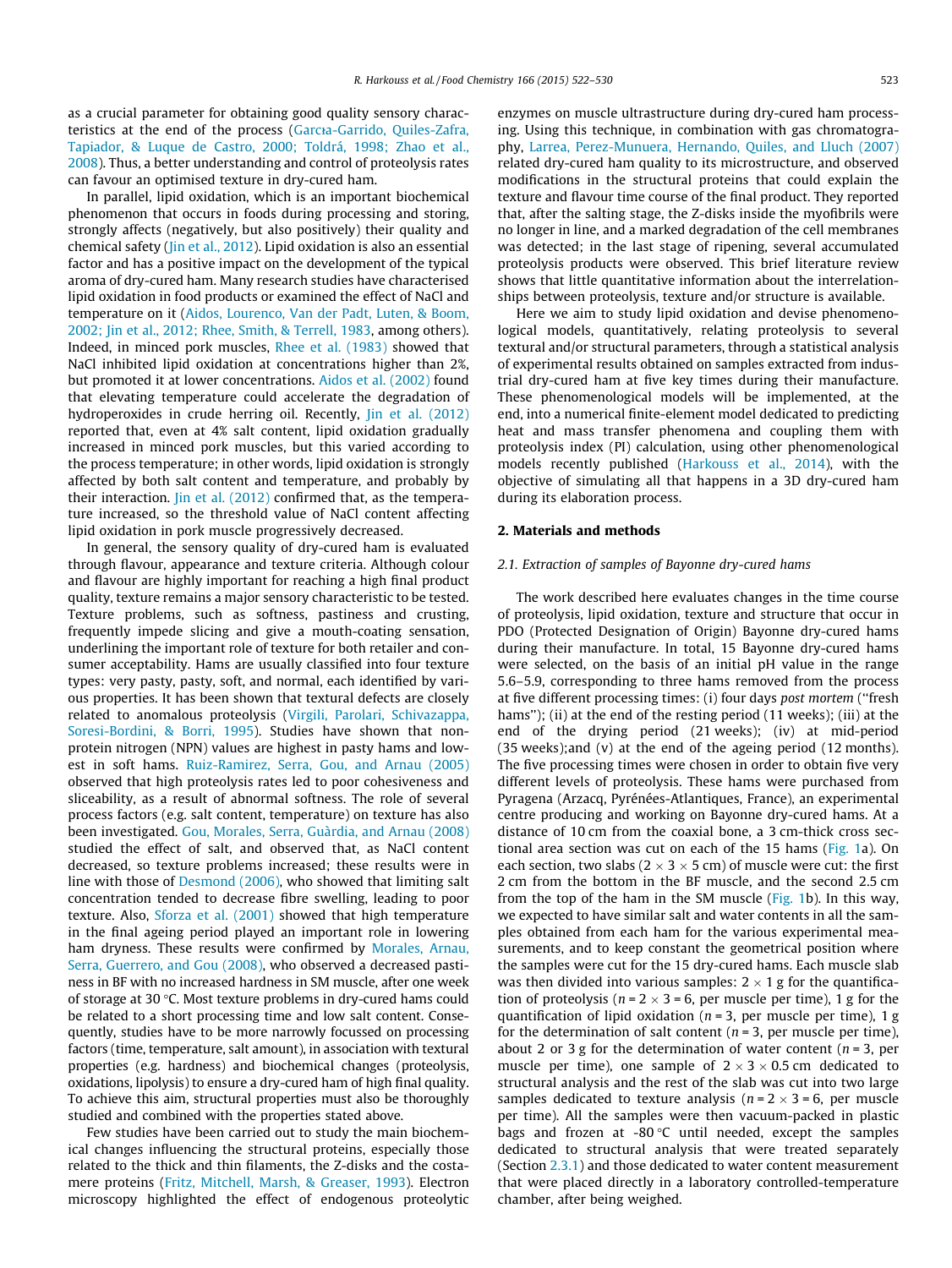<span id="page-2-0"></span>

Fig. 1. View of the location where the samples were extracted from the 15 industrial dry-cured hams: (a) general view corresponding to a fresh ham and showing precisely where each 3 cm-thick cross sectional area was cut; and (b) view of the cross sectional area cut performed on each dry-cured ham, with the location where the SM and BF muscle slabs were extracted.

# 2.2. Biochemical measurements

## 2.2.1. Quantification of proteolysis

The proteolysis index (PI) of dry-cured ham samples was determined to evaluate the proteolysis intensity, using the fluorometricbased procedure described by [Harkouss, Mirade, and Gatellier](#page-7-0) [\(2012\).](#page-7-0) Briefly, this procedure comprises the following successive phases: (i) grinding of the samples; (ii) dilution of the extracts with trichloroacetic acid to precipitate proteins; (iii) centrifuging; (iv) measurement of the peptide and amino acid concentrations in a portion of the supernatant; (v) addition of fluorescamine to another portion of the supernatant; and (vi) 1 h later, measurement of fluorescence, and determination of the level of amino groups by reference to a calibration curve of glycine treated in parallel, under exactly the same conditions as the pork meat extracts. This procedure determines the level of N-terminal  $\alpha$ -amino groups of peptides and amino acids, and so reflects the real intensity of proteolytic activity occurring in the hams throughout the drying and curing processes. PI was defined as the percent ratio of N-terminal  $\alpha$ -amino group content to total protein content of the ham sample. A more complete description of this powerful and rapid technique for quantifying proteolysis can be found in [Harkouss et al. \(2012\)](#page-7-0). It is noteworthy that, determination of proteolysis using this fluorometric-based procedure is more sensitive and specific than is the classic nitrogen method and it could be used directly in industry on small amounts of meat  $(\le 0.5 g)$ . Moreover, we found a correlation between the two PI values ([Harkouss et al., 2012](#page-7-0)), thus allowing us to exploit the correlations established in this study.

## 2.2.2. Quantification of lipid oxidation

Lipid oxidation was quantified via 2-thiobarbituric acidreactive substances (TBARS). TBARS were determined, using the method developed by [Mercier, Gatellier, Viau, Remignon, and](#page-8-0) [Renerre \(1998\)](#page-8-0) based on the technique of [Lynch and Frey \(1993\).](#page-8-0) Muscle samples (1 g) were homogenised with 10 ml of deionised distilled water, using a Polytron blender (1 min at medium speed). Homogenates (0.5 ml) were incubated with 1% (w/v) 2-thiobarbituric acid in 50 mM NaOH (0.25 ml) and 2.8% (w/v) trichloroacetic acid (0.25 ml) in a boiling water bath, for 10 min. After cooling at room temperature for 30 min, the pink chromogen was extracted with n-butanol (2 ml), and its absorbance measured at 535 nm against a blank of n-butanol. TBARS concentrations were calculated, using 1,1,3,3 tetraethoxypropane  $(0-0.8 \mu M)$  as standard. Results are expressed as mg of MDA per kg of meat (TBA units).

## 2.3. Structural analyses

## 2.3.1. Preparation of dry-cured ham samples

The dry-cured ham samples were frozen in cooled isopentane  $(-160 \degree C)$  chilled with liquid nitrogen (-196 °C), and stored at  $-80$  °C prior to analysis. Serial fibre cross-sections 10  $\mu$ m thick were sliced at  $-25$  °C in a cryostat (Microm HM 560, Thermo Fisher Scientific Inc., United States), mounted on glass slides, and then airdried at 20 $\degree$ C. Sections were stained with hematoxylin–eosin– safran (HES) to reveal general structure, and with picro-Sirius red to reveal perimysial and endomysial collagen. After staining, the slices were mounted using a synthetic resin (Eukitt, Kindler GmbH & Co, Germany) to preserve the section.

## 2.3.2. Acquisition and analysis of images

Observations were made on a transmission microscope coupled to a digital acquisition kit (Olympus BX61 microscope, Olympus DP 71 digital camera and Cell F software, Olympus France SAS, Rungis, France). Images were recorded at  $10\times$  magnification. The  $10\times$ -magnified cross section images were quantitatively analysed with the open source ImageJ image processing software, applying the exact same acquisition parameters for all the images. Each RGB-coloured image was separated into its three monochromatic components (red, green and blue) to keep only the green component of the image, thereby improving the contrast between extracellular space and muscle fibres. To prevent distortion of the fibre size evaluation, the only fields of observation taken into account were those where muscle fibres were perfectly cut transversely to the main axis of fibre orientation.

Fibre morphology parameters and extracellular spaces were determined on six HES stained images corresponding to six different optical fields, forming a total of approximately 500 muscle fibres for each drying condition. Extracellular space was extracted after thresholding segmentation of the gray levels. Its relative area was assessed by its pixel count relative to the whole field-of-view area. The same approach was used to extract and individualise muscle fibres, eliminating any cropped cells touching the edge of each field of view. The surface area of each fibre was assessed by its pixel count. A conversion factor was applied to express the measured surface areas in  $\mu$ m<sup>2</sup>. Connective tissue area was determined, in the same way, on six picro-Sirius red-stained images, corresponding to six different optical fields.

# 2.4. Texture profile analysis (TPA) test

Before texture measurement, all the dry-cured ham samples were removed from the freezer at -80  $\degree$ C, where they had been placed for less than one month, for practical reasons, and then placed in a cooler maintained at  $4^{\circ}$ C to thaw for approximately 24 h. Given the frozen conditions (very low temperature and short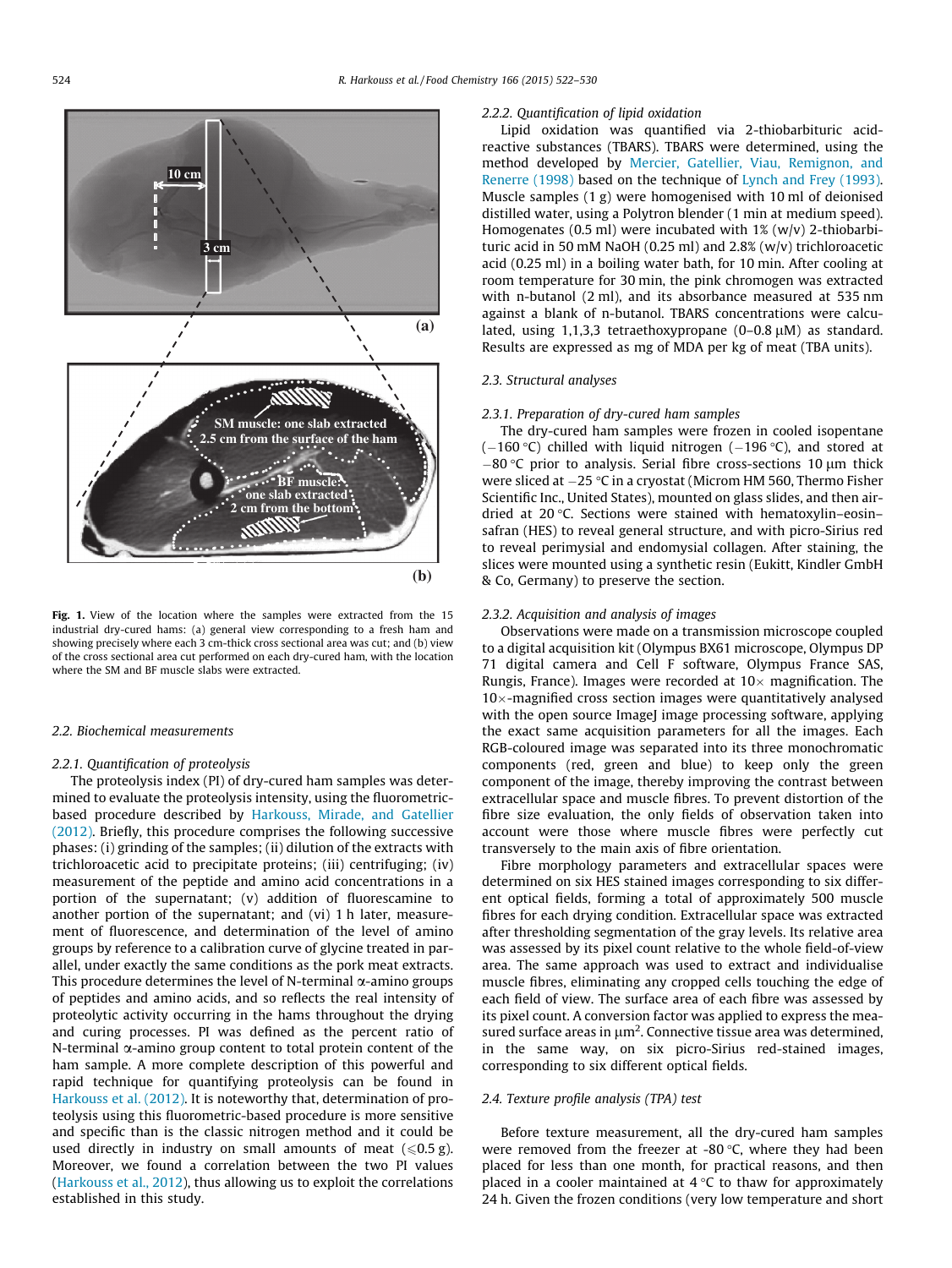duration of frozen storage), it can be reasonably concluded that the texture of the samples had not changed too much, although there is no real agreement, in the literature, regarding the effect of freezing on meat texture [\(Leygonie, Britz, & Hoffman, 2012; Vieira, Diaz,](#page-8-0) [Martinez, & Garcia-Cachan, 2009,](#page-8-0) among others). A universal Texture Analyser TA.XT plus (Stable MicroSystems Ltd., Surrey, England) was used to perform the texture profile analysis (TPA) test ([Bourne, 2002\)](#page-7-0), at room temperature. Duplicate cubes  $10 \times 10 \times 10$  mm of SM and BF muscles were analysed. The 10 mm-high cubic samples were placed so that the fibre bundles were oriented parallel to the compression plate surface (flat plunger 50 mm in diameter), and were then compressed axially twice to 50% of their original height, with a time interval of 2 s between the two successive compressions. Force–time curves were recorded with a 15 kg load cell applied at a crosshead speed of 1 mm/s. The following TPA parameters were obtained, using the specific software package delivered with the experimental device: hardness, fragility, springiness, adhesiveness, and cohesiveness. Hardness was defined by peak force during the first compression cycle and expressed in N, and fragility by the ratio of the peak force during the second compression cycle to the first-obtained peak force. Cohesiveness was calculated as the ratio of the area under the second curve to the area under the first curve. Springiness was defined as the ratio of the time recorded between the start of the second area and the second probe reversal to the time recorded between the start of the first area and the first probe reversal. Adhesiveness corresponded to the ''negative'' area under the curve obtained between the two cycles, and expressed in N.s. The mean of the replicates of each sample was used for statistical analyses.

#### 2.5. Physicochemical analyses

To determine the salt content, samples (1 g) were homogenised (Ultra-Turrax system, Ika, Germany) with 10 ml of ultrapure water. After a 2 h rest period, the homogenate was centrifuged at 11,300g for 10 min at room temperature (MiniSpin Plus, Eppendorf, France). The supernatant was recovered, diluted in ultrapure water, and run through an ion chromatography system (850 professional IC, Metrohm France SAS, France) to measure (systematically) chloride ion and sodium ion contents. The NaCl content (%) was then calculated from these two values, with differences lower than 0.17% (in absolute value of NaCl content) between the two. We finally chose the value of NaCl content calculated from the chloride ion determination since no substitute salts (KCl, or  $MgCl<sub>2</sub>...$ ) were added during the preparation of the Bayonne dry-cured hams.

Water content was determined by drying samples (2–3 g) at 104  $\pm$  2 °C in a controlled-temperature chamber (Model FT127U, Firlabo, France) to constant weight ([AOAC, 1990\)](#page-7-0), i.e. at least 24 h. Water content was expressed on a total matter (TM) basis (kg  $H<sub>2</sub>O/kg TM$ ).

## 2.6. Statistical analyses

Statistical analyses were performed, using R 3.0.1 software ([R](#page-8-0) [Development Core Team, 2013](#page-8-0)), and the statistical packages 'car' ([Fox & Weisberg, 2011](#page-7-0)), 'HH' [\(Heiberger, 2013\)](#page-8-0), 'leaps' ([Lumkey,](#page-8-0) [2009](#page-8-0)) and the graphical package 'rgl' ([Adler & Murdoch, 2013\)](#page-7-0). They were carried out at different stages of this work. First, an analysis of variance (ANOVA) was performed, at the five different times of drycured ham production, to test the effects of the processing stages and muscle types on the PI and TBARS values. When a significant effect was observed by ANOVA, the unpaired Student t-test was used to determine the levels of statistical significance between groups. Second, morphometry data, acquired by image analysis, was expressed as mean ± standard error of the mean (SEM). Changes in cross section area of fibres, extracellular spaces and fibre numbers were quantitatively analysed by one-way ANOVA, and an unpaired Student t-test was used to determine levels of statistical significance between groups. Third, a three-way ANOVA was performed on all the data obtained for the two muscles, SM and BF. The objective was to assess the effect of each factor (PI, water and salt content) on all the textural and structural parameters. When the F-test was significant ( $p < 0.05$ ) a post hoc procedure was used: multiple comparisons among means were examined by Fisher's least significant difference (LSD) test. Multiple linear or polynomial regressions were performed to find the best model of each of the textural and structural parameters as a function of the factors studied for each muscle, and their interactions. Experimental data for all times were considered to establish these best phenomenological models. As advocated by [Fox and Weisberg](#page-7-0) [\(2011\),](#page-7-0) regression diagnostics, such as 'Component + Residual' plots, were performed to investigate non-linearity problems, hat values, Studentised residuals and Cook's distances to identify outlier points, and finally model factor selection by exhaustive search, forward or backward stepwise, or sequential replacement (Mallows's Cp and Schwartz's information criterion: BlC).

# 3. Results and discussion

# 3.1. Time course of biochemical parameters

# 3.1.1. Proteolysis index (PI) values

Fig. 2 shows the time course of PI values measured on samples of two types of muscles (BF and SM) extracted from industrial Bayonne hams, over a 12-month period. This time course of proteolysis was successfully fitted by a second-order polynomial regression; correlation coefficient  $(R^2)$  higher than 0.99 was obtained for each muscle investigated. In addition, as shown in Fig. 2, the increase in PI value was higher in BF than in SM muscle. These results are consistent with the results obtained in a previous study ([Harkouss et al., 2012](#page-7-0)), where similar coefficients of the polynomial regression of PI curves were obtained on other samples of Bayonne dry-cured hams, together with similar proteolysis levels in both muscles. [Toldrá et al. \(1997\)](#page-8-0) and [Ruiz-Ramirez et al.](#page-8-0) [\(2006\)](#page-8-0) found similar findings, with higher PI values in BF than in SM muscle. These authors indicated that this difference in PI evolution could be explained by a higher residual moisture content in BF muscle, which permits a higher enzymatic activity of the endogenous proteases. The ANOVA showed a high significant effect of muscle and time  $(p < 0.001)$ , with also a highly significant



Fig. 2. Time course of proteolysis index (PI) measured on two muscles (biceps femoris and semimembranosus) of different Bayonne dry-cured hams. Values were the means  $\pm$  SEM of six independent determinations. Significance:  $***p$  < 0.001,  $<sup>∗∗</sup>p$  < 0.01,  $<sup>∗</sup>p$  < 0.05, NS  $p \ge 0.05$ .</sup></sup>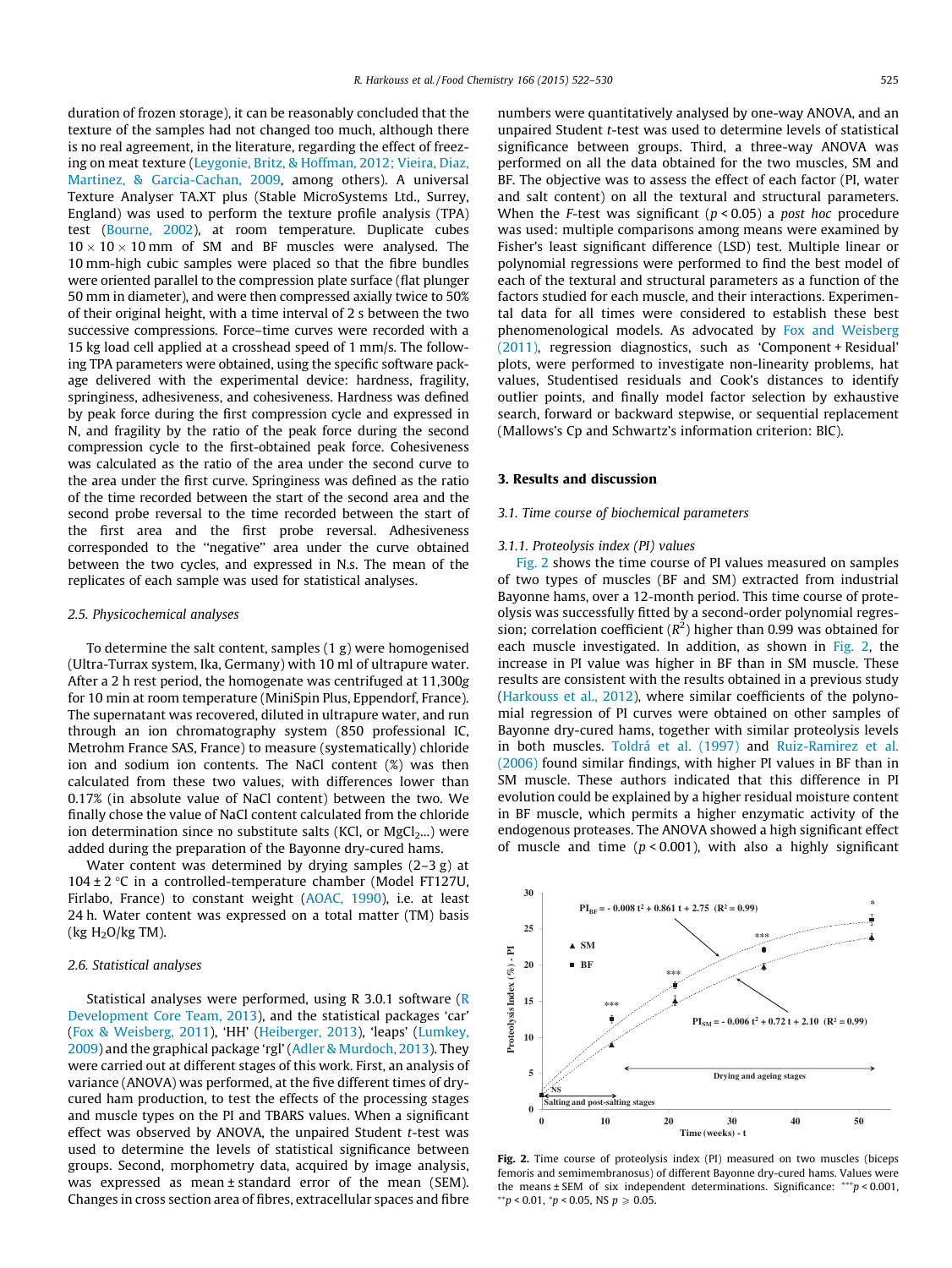interaction between the two ( $p < 0.001$ ), on the PI values measured on all the dry-cured ham samples.

# 3.1.2. TBARS values

Fig. 3a shows the time course of TBARS values at those stages when proteolysis degradation was assessed. A biphasic curve was observed for lipid oxidation, with an initial increase, followed by a decrease beyond 21 weeks. The initial increasing phase, until the first weeks of the drying stage, corresponds to the accumulation of aldehydes, essentially malondialdehyde and hydroxyl-nonenal which have been described to be the resultant end-products of the polyunsaturated fatty acid oxidation in meat ([Gray & Monahan,](#page-7-0) [1992\)](#page-7-0). The decrease in the TBA values may occur mostly because, during long-time processing, either, as reported by  $\left| \right|$  at al. [\(2012\),](#page-8-0) the TBA reactive substances, mainly aldehydes, which are unstable, can then be degraded into volatile compounds, or else these aldehydes interact with free amino acid groups of proteins, leading to the formation of fluorescent Schiff bases which have been already observed during meat storage ([Gatellier et al., 2007\)](#page-7-0) or cooking ([Gatellier, Santé-Lhoutellier, Portanguen, & Kondjoyan,](#page-7-0) [2009\)](#page-7-0). Formation of such products prevents reaction of aldehydes with TBA. Similar decrease in TBA was previously reported by [Andrés, Cava, Ventanas, Muriel, and Ruiz \(2004\)](#page-7-0) in dry-cured Iberian hams, confirmed by [Jin et al. \(2012\)](#page-8-0) in pork belly muscle, and shown by [Gatellier et al. \(2009\)](#page-7-0) in cooked beef meat. Several reports have shown that typical ham flavour is generated by processes involving proteolysis and lipolysis. Nevertheless, the



Fig. 3. Time course of lipid oxidation measured on two muscles (biceps femoris and semimembranosus) of different Bayonne dry-cured hams: (a) TBARS values; values were the means ± SEM of three independent determinations; Significance: \*\*\*p < 0.001, \*\*p < 0.01, \*p < 0.05, NS  $p \ge 0.05$ ; and (b) relation between the proteolysis index and TBARS values for the first 21 weeks of dry-cured ham manufacture.

high level of volatile aldehydes found in dry-cured hams suggests that lipid oxidation phenomena also play an important role in the development of the ham flavour [\(Garc](#page-7-0)i[a et al., 1991\)](#page-7-0). The prooxidant effect of salt has been detected in meat products. Salt slowed proteolysis and lipolysis, but promoted lipid oxidation in dry-cured pork ham [\(Zhou & Zhao, 2007](#page-8-0)). In the present study, for lipid oxidation, the ANOVA highlighted a significant effect of muscle and time ( $p < 0.01$ ) and a highly significant interaction between the two ( $p < 0.001$ ).

Actually, lipid oxidation may be continuously increasing during the final stage, but not well detected by TBARS. On that basis, during the increasing TBA value phase (0–21 weeks), a linear regression model was established linking proteolysis to lipid oxidation, whatever the muscle type (Fig. 3b).

We note that the correlation reported in Fig. 3b is clearly valid only so long as the PI determinations are performed under the conditions described above. Other protocols will require a new formula.

# 3.2. Time course of structural parameters

Accurate quantitative analysis of the microscopy images has revealed that the cross sectional area of muscle fibres decreased by about 35% and 39% for BF and SM muscles, respectively, during the first 21 weeks of processing, and then stabilised for both ([Fig. 4](#page-5-0)a). Regarding the extracellular spaces (ECS), results showed that these were minimal after 11 weeks of processing (93% and 72% decreases for BF and SM, respectively), and again came close to values for the fresh muscle during the subsequent stages. Overall, similar behaviour, in terms of time course of ECS, was detected in both BF and SM muscles [\(Fig. 4](#page-5-0)b). This intense decrease in the ECS seems not to be associated with cell swelling, since their cross section area did not increase. It more probably results from the evacuation of the water, initially contained in the cells and ECS, toward the outside of the muscle. This hypothesis is confirmed by the increase in the fibre numbers, which reflects the surface reduction of the muscle fibres related to the water release ([Fig. 4c](#page-5-0)). During the subsequent weeks of processing, the decrease in cross sectional fibre area was associated with an increase in the ECS, which implies a lateral cell contraction. This observation is probably attributable to an intracellular water loss during the drying stage. In contrast to BF, the significant surface reduction of the SM fibres between 35 and 52 weeks of processing is probably related to the external position of this muscle, where the water transfers are correspondingly higher than those for the internal BF muscle [\(Monin et al., 1997\)](#page-8-0).

The surface area of the connective tissue increased significantly following the salting, for both muscles (data not shown). This is related to the decrease in the volume of muscle during the drying, which increases the relative proportion of the extracellular matrix. It is also possible that certain essential proteins of the extracellular matrix could be partially distorted because of the increase in the ionic strength. These molecular modifications could lead to an expansion of the connective tissue, thus increasing its calculated surface area.

As a result, the dry-cured ham processing gives rise to dramatic structural modifications of muscle tissue and fibres. Generally speaking, BF and SM showed the same trends in their time course. To complete this work, it would be of interest to study the structural modifications by electron microscopy, in order to gain a better understanding of how salting modifies the muscular ultrastructure, and to obtain more relevant information about mechanisms involved during all the stages in the dry-curing ham process.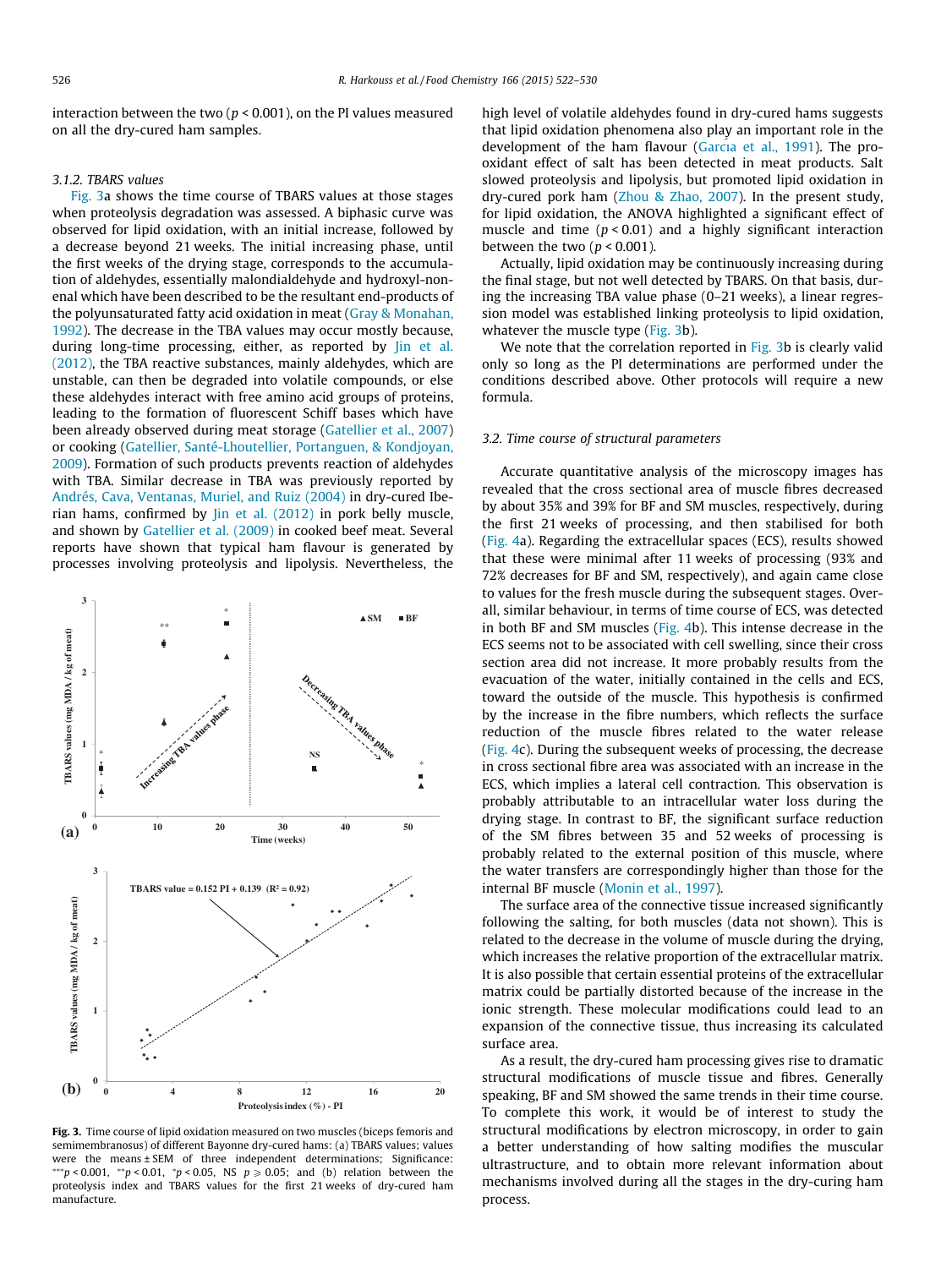<span id="page-5-0"></span>

Fig. 4. Time course of three structural parameters investigated in this study on two muscles (biceps femoris and semimembranosus) of different Bayonne dry-cured hams: (a) cross sectional fibre area; (b) extracellular space surface area; and (c) fibre numbers. Values not bearing common superscripts for each muscle differed significantly ( $p < 0.05$ ).

# 3.3. Time course of textural parameters

[Table 1](#page-6-0) shows how the mean values of the water and salt contents and of the five textural parameters measured, for the SM and BF pork muscles, are modified according to the stage of the manufacturing process for dry-cured ham. Accurate analysis of results reveals that hardness of dry-cured ham samples increased when water content strongly decreased ( $p < 0.001$  for SM and BF muscles), as soon as the salting and post-salting stages, occurring at low temperature, were complete. Hardness thus increased significantly between 10 and 52 weeks of processing ( $p < 0.001$  for SM muscle, but  $p = 0.43$  for BF muscle). Similar behaviour was found by [Cilla, Martinez, Beltran, and Roncales \(2005\)](#page-7-0) in Spanish drycured ham, with a longer ripening (up to 26 months). In addition, the hardness values of Bayonne dry-cured ham samples were approximately the same for both muscles, SM and BF ([Table 1\)](#page-6-0). These results are in agreement with the observations of [Serra](#page-8-0) [et al. \(2005\),](#page-8-0) who found an increase in hardness with decreasing water content values in BF muscle of Spanish dry-cured ham. Cohesiveness tended to be higher in SM than in BF muscle at high water content values (but with no significant difference at  $p$  < 0.05), but had approximately the same value at the final stage of the process ([Table 1](#page-6-0)). Similar results were reported by [Ruiz-Ramirez et al. \(2006\)](#page-8-0) in the first stages of the dry-cured ham process, while they noted somewhat lower values at the final stages of processing. The same behaviour was detected for both muscles throughout the process. Adhesiveness increased with time in both muscles ( $p < 0.05$  for SM muscle, and  $p < 0.01$  for BF muscle), but the SM values were higher, especially at the final stages of the dry-curing process. Springiness tended to decrease when PI increased ( $p < 0.001$  for SM muscle, but  $p = 0.38$  for BF muscle), and this particular behaviour was observed in both muscles, with lower values for SM [\(Table 1](#page-6-0)). [Andronikov,](#page-7-0) [Gasperlin, Polak, and Zlender \(2013\)](#page-7-0) investigated how the fresh ham weight and the amount of salt added during processing affect the technological, sensorial and physicochemical qualities of Slovenian dry-cured hams, over a one year-period of dry-curing processing. These authors globally noted that SM and BF muscles behave differently in terms of their relationships among proteolysis, water content, salt content and texture. They concluded that light and low salt dry-cured hams tend to be less hard, dry and adhesive, and more pasty and crumbly, when compared to heavy or normally salted dry-cured hams ([Andronikov et al., 2013](#page-7-0)).

# 3.4. Results of multivariate statistical analysis

For each muscle, ANOVA allowed the effect of several factors on the different textural and structural properties to be assessed ([Table 2\)](#page-6-0). It showed that PI had a highly significant effect on the extracellular spaces and the cross sectional area for BF muscle ( $p$  < 0.001), and a significant effect for SM muscle ( $p$  < 0.05). PI also had a very significant effect on the fragility of BF muscle and the springiness of SM muscle ( $p < 0.01$ ). The water content had a highly significant effect on the hardness for BF muscle ( $p < 0.001$ ), and a significant effect on the cross sectional area and the extracellular spaces for SM muscle ( $p < 0.05$ ). Analysis of the results of the ANOVA showed that salt content had a highly significant effect on the adhesiveness for SM muscle and on the extracellular spaces for BF muscle ( $p < 0.01$ ) and a significant effect on the hardness for both muscles ( $p < 0.05$ ).

By means of multiple polynomial regressions, different structural and textural models were then built, for SM and BF muscles, for the entire dry-cured ham production process. [Table 2](#page-6-0) contains all the coefficients, statistically calculated to build these models, which allow the textural and structural parameters investigated to be quantified from knowledge of the PI values, the water and salt contents, and their interaction.

In the present study, the 'hardness' model, as an example for a textural model, and the fibre numbers model, as an example of a structural model, established for the SM muscle are reported. The R-squared coefficients determined for these two models are relatively high: 0.87 and 0.84, respectively, which means that the phenomenological models that give these two textural and structural parameters fit the experimental data closely:

Fibre Number<sub>SM</sub> =  $551.55 + 2.12$ PI –  $6.41W - 84.18S + 1.16S.W$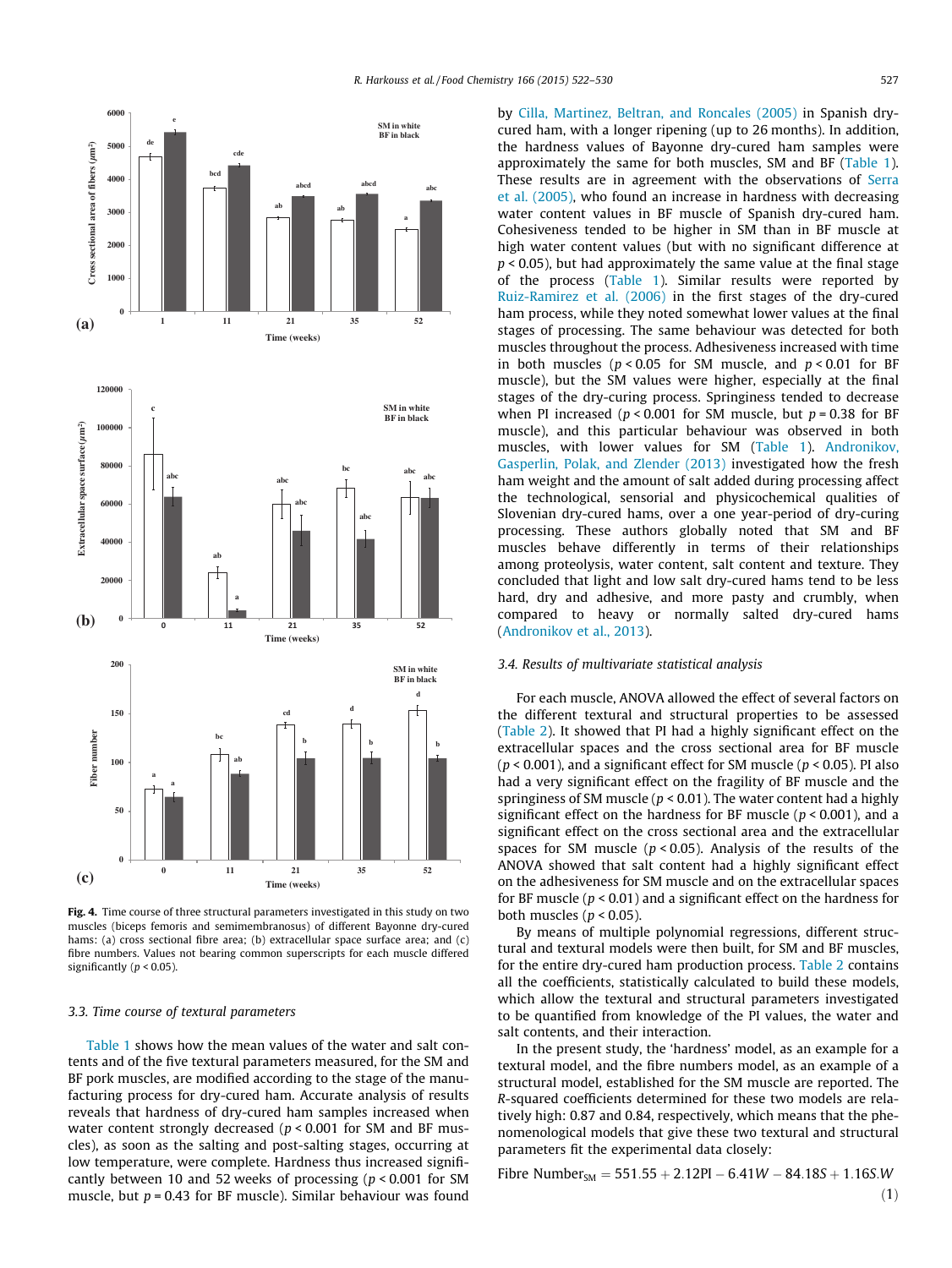#### <span id="page-6-0"></span>Table 1

Time course of water and salt contents and of the five textural parameters investigated (hardness, fragility, cohesiveness, springiness and adhesiveness) on two muscles (biceps femoris and semimembranosus) of different Bayonne dry-cured hams. Values are the means  $\pm$  SEM of three independent determinations ( $n = 3$ ) for water and salt contents and six independent determinations ( $n = 6$ ) for the textural parameters. Values not bearing common superscripts differ significantly ( $p < 0.05$ ).

| Time (week)    | Water content (% TM) | Salt content (% TM) | Hardness (N)    | Fragility          | Cohesiveness        | Springiness         | Adhesiveness (N.s)  |
|----------------|----------------------|---------------------|-----------------|--------------------|---------------------|---------------------|---------------------|
| SM pork muscle |                      |                     |                 |                    |                     |                     |                     |
| 0              | $75.5 \pm 0.7a$      | $0.1 \pm 0.0a$      | $122 + 23h$     | $0.825 \pm 0.028a$ | $0.483 \pm 0.062a$  | $0.857 \pm 0.008a$  | $-3.1 \pm 1.0a$     |
| 11             | $63.8 \pm 0.5b$      | $4.9 \pm 0.2$       | $52 \pm 3c$     | $0.860 \pm 0.001a$ | $0.504 \pm 0.010a$  | $0.727 \pm 0.022b$  | $-5.1 \pm 1.8a$     |
| 21             | $59.8 \pm 0.8$ bc    | $4.5 \pm 0.2$       | $97 \pm 8$ bc   | $0.872 \pm 0.007a$ | $0.480 \pm 0.005a$  | $0.709 \pm 0.026$   | $-16.1 \pm 5.1ab$   |
| 35             | $57.5 \pm 1.1$ cd    | $4.6 \pm 0.2$       | $108 \pm 17$ bc | $0.887 \pm 0.005a$ | $0.462 \pm 0.034a$  | $0.578 \pm 0.024c$  | $-27.1 \pm 13.3$ ab |
| 52             | $53.8 \pm 1.9d$      | $4.8 \pm 0.1$ b     | $198 \pm 14a$   | $0.875 \pm 0.028a$ | $0.488 \pm 0.014a$  | $0.663 \pm 0.019$ b | $-37.1 \pm 5.2$     |
| BF pork muscle |                      |                     |                 |                    |                     |                     |                     |
| 0              | $75.2 \pm 0.4a$      | $0.1 \pm 0.0a$      | $185 \pm 41a$   | $0.813 \pm 0.021a$ | $0.410 \pm 0.035a$  | $0.854 \pm 0.057a$  | $-3.3 \pm 1.3a$     |
| 11             | $70.1 \pm 1.1$       | $2.8 \pm 0.2$       | $74 \pm 7a$     | $0.866 \pm 0.014a$ | $0.468 \pm 0.035a$  | $0.805 \pm 0.028a$  | $-6.4 \pm 0.2a$     |
| 21             | $68.2 \pm 0.6$ b     | $4.3 \pm 0.2c$      | $89 \pm 18a$    | $0.848 \pm 0.016a$ | $0.471 \pm 0.007$ a | $0.821 \pm 0.042a$  | $-8.5 \pm 0.9$ ab   |
| 35             | $65.4 \pm 0.5c$      | $5.1 \pm 0.1d$      | $118 \pm 52a$   | $0.840 \pm 0.024a$ | $0.465 \pm 0.028a$  | $0.757 \pm 0.027a$  | $-16.1 \pm 3.5c$    |
| 52             | $61.8 \pm 0.5d$      | $5.5 \pm 0.2d$      | $183 \pm 3a$    | $0.853 \pm 0.013a$ | $0.489 \pm 0.024a$  | $0.751 \pm 0.001$   | $-13.3 \pm 1.1$ bc  |

TM: total matter.

### Table 2

Details of multiple polynomial regression coefficients calculated from experimentally quantified textural and structural parameters, for BF and SM pork muscles. PI represents the proteolysis index (%), T the temperature ( $\degree$ C), S the salt content (% dry matter) and W the water content (% total matter).

|                     | Textural parameters      |                          |                          |                |                | Structural parameters    |                          |                          |                           |
|---------------------|--------------------------|--------------------------|--------------------------|----------------|----------------|--------------------------|--------------------------|--------------------------|---------------------------|
|                     | Hardness                 | Fragility                | Cohesiveness             | Springiness    | Adhesiveness   | Fiber<br>number          | Extracellular<br>spaces  | Cross sectional area     | Connective<br>tissue area |
| BF muscle           |                          |                          |                          |                |                |                          |                          |                          |                           |
| Intercept           | 4.48.10 <sup>3</sup>     | 0.476                    | 1.678                    |                | 6.115          | 47.80                    | $-2.50.10^{6}$           | 6.71.10 <sup>3</sup>     |                           |
| $(PI)^{\wedge 0.5}$ | 9.99.10 <sup>2</sup>     | 1.058*                   | 0.765                    |                | $-9.396$       | 41.82                    |                          | $-2330.3***$             |                           |
| PI                  | $-7.35.10^{2*}$          | $-0.62**$                | $-0.529$                 |                |                | -                        | $-2.33.10^{4***}$        | $\overline{\phantom{0}}$ |                           |
| PI <sup>2</sup>     | $\overline{\phantom{0}}$ | $\overline{\phantom{0}}$ | $\overline{\phantom{0}}$ |                | -              | Ξ.                       | $514.2***$               | $\overline{\phantom{0}}$ |                           |
| W                   | $-60.63***$              | $4.30.10^{-4}$           | $-0.020$                 |                | -              | $\overline{\phantom{0}}$ | 4.77.10 <sup>3</sup>     | $\overline{\phantom{a}}$ |                           |
| S                   | $-89.16*$                | 0.233                    |                          |                | 3.80           | $\overline{\phantom{0}}$ | $4.91.10^{4**}$          | $\overline{\phantom{a}}$ |                           |
| W S                 |                          | $3.49.10^{-3}$           | $\overline{\phantom{0}}$ |                |                | -                        | $\overline{\phantom{0}}$ | $\overline{\phantom{0}}$ |                           |
| $R^2$               | 0.81                     | 0.67                     | 0.54                     |                | 0.60           | 0.47                     | 0.77                     | 0.58                     |                           |
| Adjusted $R^2$      | 0.73                     | 0.46                     | 0.40                     | < 0.25         | 0.52           | 0.43                     | 0.68                     | 0.55                     | < 0.25                    |
| <b>RSE</b>          | 37                       | 0.026                    | 0.041                    |                | 3.98           | 17.6                     | 1.57.10 <sup>4</sup>     | 784.6                    |                           |
| SM muscle           |                          |                          |                          |                |                |                          |                          |                          |                           |
| Intercept           | $-7.77.10^{2}$           | $-0.292$                 |                          | 0.932          | $-5.19.10^{2}$ | 551.55                   | $2.74.10^{6}$            | $-3.29.104$              |                           |
| $(PI)^{\wedge 0.5}$ |                          | 1.086*                   |                          |                |                | $\overline{\phantom{0}}$ | $-1.47.10^{6}$           | 1.57.10 <sup>4</sup>     |                           |
| PI                  | $-2.956$                 | $-0.483*$                |                          | $-0.030**$     | 4.682          | 2.12                     | $6.44.10^{5*}$           | $-7.56.10^{3}$           |                           |
| PI <sup>2</sup>     | 0.258                    | Ξ.                       |                          | $7.35.10^{-4}$ | $-0.108$       | Ξ.                       |                          |                          |                           |
| W                   | 12.05                    | 0.010                    |                          |                | 6.778          | $-6.41$                  | $-2.89.10^{4*}$          | $4.33.10^{2*}$           |                           |
| S                   | $2.42.10^{2*}$           | 0.166                    |                          |                | $124.2**$      | $-84.18$                 | $-3.60.10^{5*}$          | 5.22.10 <sup>3</sup>     |                           |
| W S                 | $-3.57$                  | $-0.0029$                |                          |                | $-1.759$       | 1.16                     | 5.49.10 <sup>3</sup>     | $-79.09$                 |                           |
| $R^2$               | 0.87                     | 0.68                     |                          | 0.75           | 0.79           | 0.84                     | 0.66                     | 0.79                     |                           |
| Adjusted $R^2$      | 0.80                     | 0.51                     | < 0.25                   | 0.70           | 0.68           | 0.77                     | 0.47                     | 0.67                     | < 0.25                    |
| <b>RSE</b>          | 24.2                     | 0.025                    |                          | 0.055          | 9.9            | 15.7                     | 3.20.10 <sup>4</sup>     | 6.16.10 <sup>2</sup>     |                           |

RSE: Residual Standard Error/Significance:  $^{***}p < 0.001$ ,  $^{*}p < 0.01$ ,  $^{*}p < 0.05$ .

Examples of phenomenological models that can be built:

 $Hardness<sub>SM</sub> = -7.77.10<sup>2</sup> - 2.956PI + 0.258PI<sup>2</sup> + 12.05W + 2.42.10<sup>2</sup>S - 3.57W.S$ Fibre Number<sub>SM</sub> =  $551.55 + 2.12$ PI –  $6.41W - 84.18S + 1.16S$ .W

HardnessSM ¼ 7:77:102 2:956PI þ 0:258PI2 þ 12:05W þ 2:42:102 S 3:57W:S ð2Þ

where PI is the proteolysis index (%), S is the salt content (% DM) and W is the water content (% TM).

For the first time, different quantitative structural models, based on PI values, water and salt contents and their interaction, are established that should remain valid throughout the dry-cured ham process. The results in Table 2 show that structural properties are strongly affected by all these factors and, in particular, the extracellular space surface area. The PI factor was present in all the structural models, showing its effective and crucial role in structural changes during the entire dry-cured ham process. Salt content had to be included quite often in these phenomenological models, thus showing its very marked effect, in particular on the extracellular spaces. Generally speaking, we also observed a greater role of water content in SM muscle than in BF muscle. This may be because SM muscle dries rapidly, as soon as the process begins; consequently, quantifying many structural and textural parameters of this superficial ham muscle absolutely requires taking into account water content. The interaction between water and salt contents had to be introduced in the SM structural models, whereas it was not necessary in any of the BF ones. Again, this observation could be related to the intense salt diffusion and water evaporation that occur in the SM muscle compared with the BF muscle, especially during the first stages of the process, thus leading to these differences between the two muscles, and showing again the importance of the geometrical location of the muscles in the 3D ham.

A small number of studies sought to relate some textural parameters, such as hardness or fragility, to other factors, such as PI, water content and/or salt content. We note that [Ruiz-Carrascal, Ventanas,](#page-8-0) [Cava, Andres, and Garcia \(2000\)](#page-8-0) found a negative correlation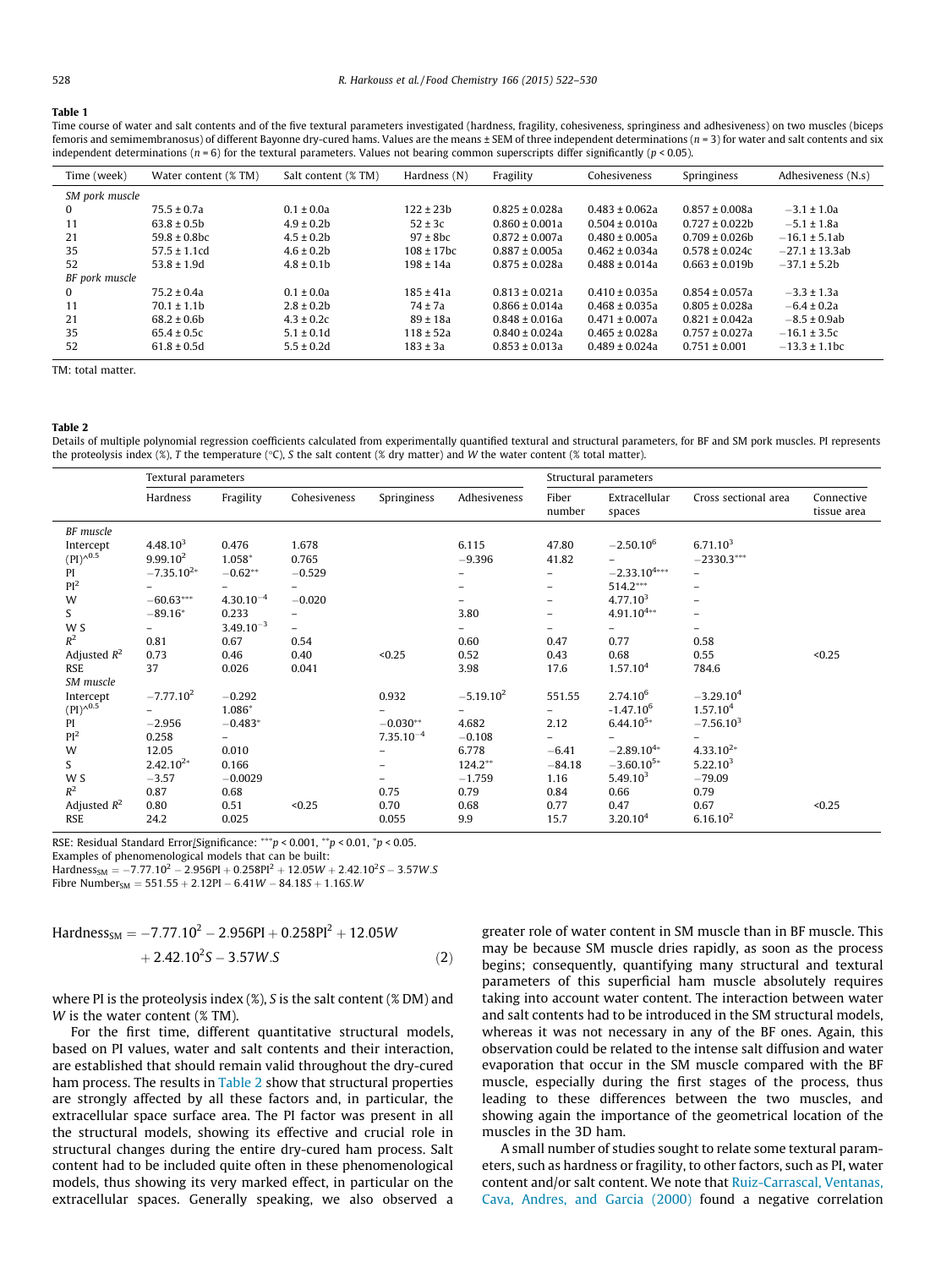<span id="page-7-0"></span>relating hardness to fat content in Iberian ham. During dry-curing, Del Olmo, Calzada, Gaya, and Nuñez (2013) observed a moderate increase in the texture parameters evaluated through the measurement of cutting and shear forces. These authors attributed this slight increase to a slight increase in salt content, a slight decrease in water content, and also to a progressive degradation of proteins during curing, especially in the myofibrillar fraction. In this study, we have established that hardness is related to PI, as shown in Eq. (2), in agreement with [Virgili et al. \(1995\)](#page-8-0), who found a correlation between proteolysis and hardness in Parma dry-cured ham. The statistical analyses performed here also clearly show that PI was crucial in explaining the time course of cohesiveness for BF muscle, and springiness for SM muscle; these results confirm those of [Ruiz-Ramirez et al. \(2005\),](#page-8-0) who reported that cohesiveness and springiness were proportional to PI values. [Table 2](#page-6-0) also shows that adhesiveness can be reasonably estimated as a function of PI values, water content and salt content, this last factor having a very significant effect on adhesiveness, in particular for SM muscle.

However, all the results reported in [Table 2](#page-6-0) need to be confirmed by further experiments, to highlight both truly significant correlations and complete absence of correlation (i.e. when adjusted R-squared coefficients are lower than 0.25). For instance, for connective tissue area, no statistical model was found for either muscle investigated. This could be because this particular structural parameter does not depend on PI or water and salt contents, but it could also be because not enough samples were analysed to establish a significant correlation. It is clear that the statistical significance of the correlations reported in [Table 2](#page-6-0) would gain from being based on a larger number of dry-cured ham samples. This is planned in future work. We must bear in mind that, in the present study, the phenomenological models reported were statistically built on the basis of experiments performed on samples extracted from 15 dry-cured hams, corresponding to three dry-cured hams and five process times. We must also bear in mind that these phenomenological models will not be used alone but in combination with a numerical finite-element model, already coupling the prediction of the physical phenomena of heat and mass transfers with the calculation of proteolysis indices, thus constituting what we call the ''numerical ham'' model. Even so, this study has the merit of giving, often for the first time, statistical models allowing the quantitative estimation of several structural and textural parameters as a function of proteolysis index and some basic physicochemical parameters, such as water and salt contents.

## 4. Conclusion

Quantitative information about the interrelationships among proteolysis, texture and/or structure is provided in this study by the development of several statistical models allowing the time course of some textural parameters, such as hardness, cohesiveness, springiness, fragility and adhesiveness, and of some structural parameters of dry-cured ham, such as fibre numbers, extracellular spaces and cross sectional area of muscle fibres, to be estimated, with greater or lesser accuracy, as a function of proteolysis index, salt and water contents, and their interaction. We also found a quantitative correlation between lipid oxidation and proteolysis. However, we are aware that (i) the robustness of the correlations established in this study would be improved by increasing sample size, and (ii) the accurate quantification of lipid oxidation throughout the dry-cured ham process would require measuring reactive substances other than TBARS.

The phenomenological models built and the relations found here will then be incorporated into a numerical finite-element model dedicated to predicting salt diffusion, water migration and heat transfer inside a 3D ham geometry, to simulate the time course of proteolysis, of lipid oxidation and of some textural and structural parameters throughout the dry-cured ham process. Once validated, this complete ''numerical'' ham model could then be used to test different scenarii to allow salt content to be reduced in dry-cured hams, while avoiding excessive proteolysis leading to a too-soft product, and preserving the textural and aromatic properties that consumers demand.

### Acknowledgements

This work was funded by the Na-integrated programme (ANR-09-ALIA-013-01) financed by the French National Research Agency. This paper forms part of the thesis of Rami Harkouss, who works for this research programme. We thank Riziki Ali for her participation in image analysis, Annie Venien and Raphaël Favier for their technical assistance, ADIV for measuring the textural parameters in Bayonne dry-cured ham samples, and ATT for language editing.

#### References

- Adler, D., & Murdoch, D. (2013). Rgl: 3D visualization device system. R package version 0.93.945. URL [http://cran.r-project.org/web/packages/rgl/](http://www.cran.r-project.org/web/packages/rgl/). (Accessed 11.09.13).
- [Aidos, I., Lourenco, S., Van der Padt, A., Luten, J. B., & Boom, R. M. \(2002\). Stability of](http://refhub.elsevier.com/S0308-8146(14)00899-1/h0010) [crude herring oil produced from fresh byproducts: influence of temperature](http://refhub.elsevier.com/S0308-8146(14)00899-1/h0010)
- during storage. [Journal of Food Science, 67](http://refhub.elsevier.com/S0308-8146(14)00899-1/h0010)(9), 3314–3320. [Andrés, A. I., Cava, R., Ventanas, J., Muriel, E., & Ruiz, J. \(2004\). Lipid oxidative](http://refhub.elsevier.com/S0308-8146(14)00899-1/h0015) [changes throughout the ripening of dry-cured Iberian hams with different salt](http://refhub.elsevier.com/S0308-8146(14)00899-1/h0015) [contents and processing conditions.](http://refhub.elsevier.com/S0308-8146(14)00899-1/h0015) Food Chemistry, 84(3), 375–381.
- [Andronikov, D., Gasperlin, L., Polak, T., & Zlender, B. \(2013\). Texture and quality](http://refhub.elsevier.com/S0308-8146(14)00899-1/h0020) [parameters of Slovenian dry-cured ham \(Kraski prsut\) according to mass and](http://refhub.elsevier.com/S0308-8146(14)00899-1/h0020) salt levels. [Food Technology and Biotechnology, 51](http://refhub.elsevier.com/S0308-8146(14)00899-1/h0020)(1), 112–122.
- AOAC (1990). Association of official analytical chemist (15th ed.), (pp. 931–935). Virginia: Arlington.
- [Arnau, J., Gou, P., & Comaposada, J. \(2003\). Effect of the relative humidity of drying](http://refhub.elsevier.com/S0308-8146(14)00899-1/h0030) [air during the resting period on the composition and appearance of dry-cured](http://refhub.elsevier.com/S0308-8146(14)00899-1/h0030) ham surface. [Meat Science, 65](http://refhub.elsevier.com/S0308-8146(14)00899-1/h0030), 1275–1280.
- [Arnau, J., Guerrero, L., & Gou, P. \(1997\). Effects of temperature during the last month](http://refhub.elsevier.com/S0308-8146(14)00899-1/h0035) [of ageing and of salting time on dry-cured ham aged for six months.](http://refhub.elsevier.com/S0308-8146(14)00899-1/h0035) Journal of [the Science of Food and Agriculture, 74](http://refhub.elsevier.com/S0308-8146(14)00899-1/h0035), 193–198.
- [Bourne, M. C. \(2002\). Principles of objective texture measurement. In M. C. Bourne](http://refhub.elsevier.com/S0308-8146(14)00899-1/h0040) (Ed.), [Food texture and viscosity: Concept and measurement](http://refhub.elsevier.com/S0308-8146(14)00899-1/h0040) (pp. 107–188). USA: [San Diego.](http://refhub.elsevier.com/S0308-8146(14)00899-1/h0040)
- [Cilla, I., Martinez, L., Beltran, J. A., & Roncales, P. \(2005\). Factors affecting](http://refhub.elsevier.com/S0308-8146(14)00899-1/h0045) [acceptability of dry-cured ham throughout extended maturation under](http://refhub.elsevier.com/S0308-8146(14)00899-1/h0045) [''bodega'' conditions.](http://refhub.elsevier.com/S0308-8146(14)00899-1/h0045) Meat Science, 69, 789–795.
- [Cordero, M. R., & Zumalacarregui, J. M. \(2000\). Characterization of micrococcaceae](http://refhub.elsevier.com/S0308-8146(14)00899-1/h0050) [isolated from salt used for Spanish dry-cured ham.](http://refhub.elsevier.com/S0308-8146(14)00899-1/h0050) Letters in Applied [Microbiology, 31](http://refhub.elsevier.com/S0308-8146(14)00899-1/h0050)(4), 303–306.
- Del Olmo, A., Calzada, J., Gaya, P., & Nuňez, M. (2013). Proteolysis, texture, and [sensory characteristics of Serrano hams from Duroc and Large White pigs](http://refhub.elsevier.com/S0308-8146(14)00899-1/h0055) during dry-curing. [Journal of Food Science, 78](http://refhub.elsevier.com/S0308-8146(14)00899-1/h0055)(3), C416–C424.
- [Desmond, E. \(2006\). Reducing salt: a challenge for the meat industry.](http://refhub.elsevier.com/S0308-8146(14)00899-1/h0060) Meat Science, 74[, 188–196](http://refhub.elsevier.com/S0308-8146(14)00899-1/h0060).
- Fox, J., & Weisberg, S. (2011). An R companion to applied regression. 2nd Edition. Thousand Oaks CA: Sage. URL [http://socserv.socsci.mcmaster.ca/jfox/Books/](http://www.socserv.socsci.mcmaster.ca/jfox/Books/Companion) [Companion](http://www.socserv.socsci.mcmaster.ca/jfox/Books/Companion). (Accessed 11.09.13).
- [Fritz, J. D., Mitchell, M. C., Marsh, B. B., & Greaser, M. L. \(1993\). Titin content of beef](http://refhub.elsevier.com/S0308-8146(14)00899-1/h0070) [in relation to tenderness.](http://refhub.elsevier.com/S0308-8146(14)00899-1/h0070) Meat Science, 33(1), 41–50.
- [Garc](http://refhub.elsevier.com/S0308-8146(14)00899-1/h0075)i[a, C., Berdagué, J. L., Antequera, T., Lopez-Bote, C., CÓrdoba, J. J., & Ventanas, J.](http://refhub.elsevier.com/S0308-8146(14)00899-1/h0075) [\(1991\). Volatile compounds of dry-cured Iberian ham.](http://refhub.elsevier.com/S0308-8146(14)00899-1/h0075) Food Chemistry, 41, [23–32.](http://refhub.elsevier.com/S0308-8146(14)00899-1/h0075)
- [Garc](http://refhub.elsevier.com/S0308-8146(14)00899-1/h0080)i[a-Garrido, J. A., Quiles-Zafra, R., Tapiador, J., & Luque de Castro, M. D. \(2000\).](http://refhub.elsevier.com/S0308-8146(14)00899-1/h0080) [Activity of cathepsin B, D, H and L in Spanish dry-cured ham of normal and](http://refhub.elsevier.com/S0308-8146(14)00899-1/h0080) [defective texture.](http://refhub.elsevier.com/S0308-8146(14)00899-1/h0080) Meat Science, 56(1), 1–6.
- [Gatellier, P., Santé-Lhoutellier, V., Portanguen, S., & Kondjoyan, A. \(2009\). Use of](http://refhub.elsevier.com/S0308-8146(14)00899-1/h0085) [meat fluorescence emission as a marker of oxidation promoted by cooking.](http://refhub.elsevier.com/S0308-8146(14)00899-1/h0085) [Meat Science, 83](http://refhub.elsevier.com/S0308-8146(14)00899-1/h0085), 651–656.
- [Gatellier, P., Gomez, S., Gigaud, V., Berri, C., Le Bihan-Duval, E., & Santé-Lhoutellier,](http://refhub.elsevier.com/S0308-8146(14)00899-1/h0090) [V. \(2007\). Use of a fluorescent front face technique for measurement of lipid](http://refhub.elsevier.com/S0308-8146(14)00899-1/h0090) [oxidation during refrigerated storage of chicken meat.](http://refhub.elsevier.com/S0308-8146(14)00899-1/h0090) Meat Science, 76, [543–547](http://refhub.elsevier.com/S0308-8146(14)00899-1/h0090).
- [Gou, P., Morales, R., Serra, X., Guàrdia, M. D., & Arnau, J. \(2008\). Effect of a 10-day](http://refhub.elsevier.com/S0308-8146(14)00899-1/h0095) [ageing at 30](http://refhub.elsevier.com/S0308-8146(14)00899-1/h0095)  $\degree$ [C on the texture of dry-cured hams processed at temperatures up](http://refhub.elsevier.com/S0308-8146(14)00899-1/h0095) to  $18^{\circ}$ [C in relation to raw meat pH and salting time.](http://refhub.elsevier.com/S0308-8146(14)00899-1/h0095) Meat Science, 80, [1333–1339.](http://refhub.elsevier.com/S0308-8146(14)00899-1/h0095)
- [Gray, J. I., & Monahan, F. J. \(1992\). Measurement of lipid oxidation in meat and meat](http://refhub.elsevier.com/S0308-8146(14)00899-1/h0100) products. [Trends in Food Science and Technology, 3](http://refhub.elsevier.com/S0308-8146(14)00899-1/h0100), 315–319.
- [Harkouss, R., Mirade, P. S., & Gatellier, P. \(2012\). Development of a rapid, specific](http://refhub.elsevier.com/S0308-8146(14)00899-1/h0105) [and efficient procedure for the determination of proteolytic activity in](http://refhub.elsevier.com/S0308-8146(14)00899-1/h0105) [dry-cured ham: definition of a new proteolysis index.](http://refhub.elsevier.com/S0308-8146(14)00899-1/h0105) Meat Science, 92, 84–88.